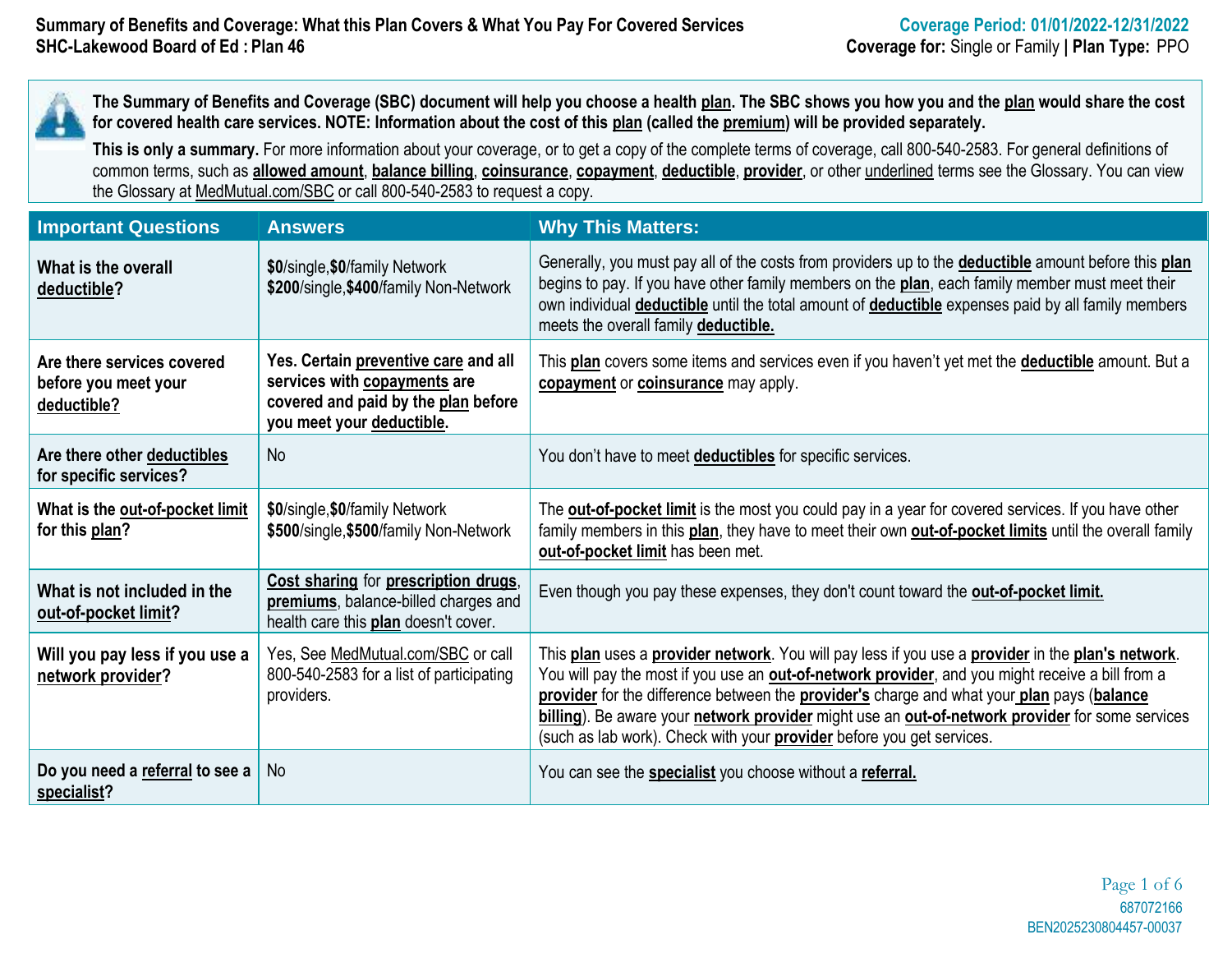| <b>Common Medical Event</b>                                                     | <b>Services You May Need</b>                        | <b>What You Will Pay</b>                                |                                                        | <b>Limitations, Exceptions, &amp; Other</b><br><b>Important Information</b>                                                                                             |
|---------------------------------------------------------------------------------|-----------------------------------------------------|---------------------------------------------------------|--------------------------------------------------------|-------------------------------------------------------------------------------------------------------------------------------------------------------------------------|
|                                                                                 |                                                     | <b>Network Provider</b><br>(You will pay the least)     | <b>Non-Network Provider</b><br>(You will pay the most) |                                                                                                                                                                         |
| If you visit a health care<br>provider's office or clinic                       | Primary care visit to treat an injury or<br>illness | \$10 copay/visit                                        | 20% coinsurance                                        | None                                                                                                                                                                    |
|                                                                                 | Specialist visit                                    | \$10 copay/visit<br>20% coinsurance                     |                                                        | None                                                                                                                                                                    |
|                                                                                 | Preventive care/ screening/<br>immunization         | \$10 copay/visit<br>No charge                           |                                                        | You may have to pay for services<br>that aren't preventive. Ask your<br>provider if the services you need are<br>preventive. Then check what your<br>plan will pay for. |
| If you have a test                                                              | Diagnostic test (x-ray)                             | No charge                                               | None                                                   |                                                                                                                                                                         |
|                                                                                 | Diagnostic test (blood work)                        | No charge                                               | None                                                   |                                                                                                                                                                         |
|                                                                                 | Imaging (CT/PET scans, MRIs)                        | No charge                                               |                                                        | None                                                                                                                                                                    |
| If you need drugs to treat your<br>illness or condition                         | <b>Prescription Drug Coverage</b>                   | <b>Not Covered</b><br>Not Covered by Medical<br>Carrier |                                                        | <b>Excluded Service</b>                                                                                                                                                 |
| If you have outpatient surgery                                                  | Facility fee (e.g., ambulatory surgery<br>center)   | No charge                                               | 20% coinsurance                                        | None                                                                                                                                                                    |
|                                                                                 | Physician/surgeon fees (Outpatient)                 | No charge                                               | 20% coinsurance                                        | None                                                                                                                                                                    |
| If you need immediate medical                                                   | <b>Emergency room care</b>                          | No charge                                               |                                                        | None                                                                                                                                                                    |
| attention                                                                       | <b>Emergency medical transportation</b>             | No charge                                               | No charge after deductible                             | None                                                                                                                                                                    |
|                                                                                 | Urgent care                                         | \$10 copay/visit                                        | 20% coinsurance                                        | None                                                                                                                                                                    |
| If you have a hospital stay                                                     | Facility fee (e.g., hospital room)                  | No charge                                               | \$200 copay/admission                                  | None                                                                                                                                                                    |
|                                                                                 | Physician/ surgeon fee (inpatient)                  | No charge                                               | 20% coinsurance                                        | None                                                                                                                                                                    |
| If you need mental health,<br>behavioral health, or<br>substance abuse services | Outpatient services                                 | Benefits paid based on corresponding medical benefits   |                                                        | None                                                                                                                                                                    |
|                                                                                 | Inpatient services                                  | Benefits paid based on corresponding medical benefits   |                                                        | None                                                                                                                                                                    |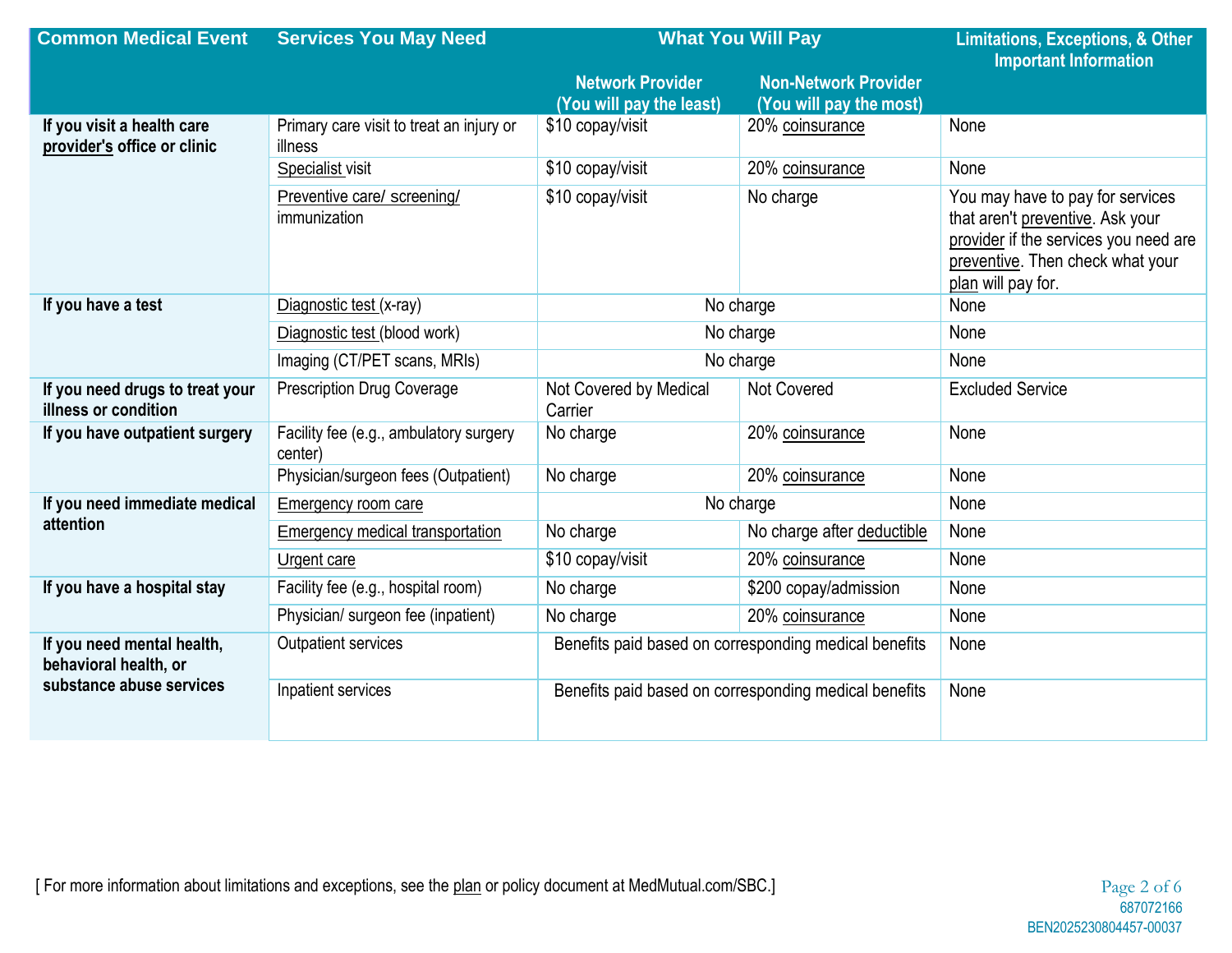| <b>Common Medical Event</b>                                          | <b>Services You May Need</b>                           | <b>What You Will Pay</b> |                                                                      | <b>Limitations, Exceptions, &amp; Other</b><br><b>Important Information</b>                                                                                                                   |
|----------------------------------------------------------------------|--------------------------------------------------------|--------------------------|----------------------------------------------------------------------|-----------------------------------------------------------------------------------------------------------------------------------------------------------------------------------------------|
|                                                                      |                                                        | <b>Network Provider</b>  | <b>Non-Network Provider</b>                                          |                                                                                                                                                                                               |
|                                                                      |                                                        | (You will pay the least) | (You will pay the most)                                              |                                                                                                                                                                                               |
| If you are pregnant                                                  | Office visits                                          | \$10 copay/visit         | 20% coinsurance                                                      | Depending on the type of services,<br>copay, coinsurance or deductible<br>may apply. Maternity care may<br>include tests and services described<br>elsewhere in the SBC (i.e.<br>ultrasound). |
|                                                                      | Childbirth/delivery professional<br>services           | No charge                | No charge after deductible                                           | None                                                                                                                                                                                          |
|                                                                      | Childbirth/delivery facility services                  | No charge                | \$200 copay/admission, no<br>charge after deductible at<br>Physician | None                                                                                                                                                                                          |
| If you need help recovering or<br>have other special health<br>needs | Home health care                                       | No charge                | 30% coinsurance                                                      | (100 visits per benefit period)                                                                                                                                                               |
|                                                                      | <b>Rehabilitation services (Physical</b><br>Therapy)   | \$10 copay/visit         | 20% coinsurance                                                      | (40 visits per benefit period,<br>combined with Occupational<br>Therapy and Chiropractic)                                                                                                     |
|                                                                      | <b>Habilitation services (Occupational</b><br>Therapy) | \$10 copay/visit         | 20% coinsurance                                                      | (40 visits per benefit period,<br>combined with Physical Therapy and<br>Chiropractic)                                                                                                         |
|                                                                      | <b>Habilitation services (Speech</b><br>Therapy)       | No charge                | 20% coinsurance                                                      | (40 visits, then Medical Review -<br>Professional; unlimited<br>Institutional)                                                                                                                |
|                                                                      | Skilled nursing care                                   | No charge                | \$200 copay/admission                                                | (100 days per benefit period)                                                                                                                                                                 |
|                                                                      | Durable medical equipment                              | No charge                | 20% coinsurance                                                      | None                                                                                                                                                                                          |
|                                                                      | Hospice services                                       | No charge                | No charge after deductible                                           | None                                                                                                                                                                                          |
| If your child needs dental or<br>eye care                            | Children's eye exam                                    | \$10 copay/visit         | 20% coinsurance                                                      | Inclusive with a preventive well child<br>visit                                                                                                                                               |
|                                                                      | Children's glasses                                     | <b>Not Covered</b>       |                                                                      | <b>Excluded Service</b>                                                                                                                                                                       |
|                                                                      | Children's dental check-up                             | Not Covered              |                                                                      | <b>Excluded Service</b>                                                                                                                                                                       |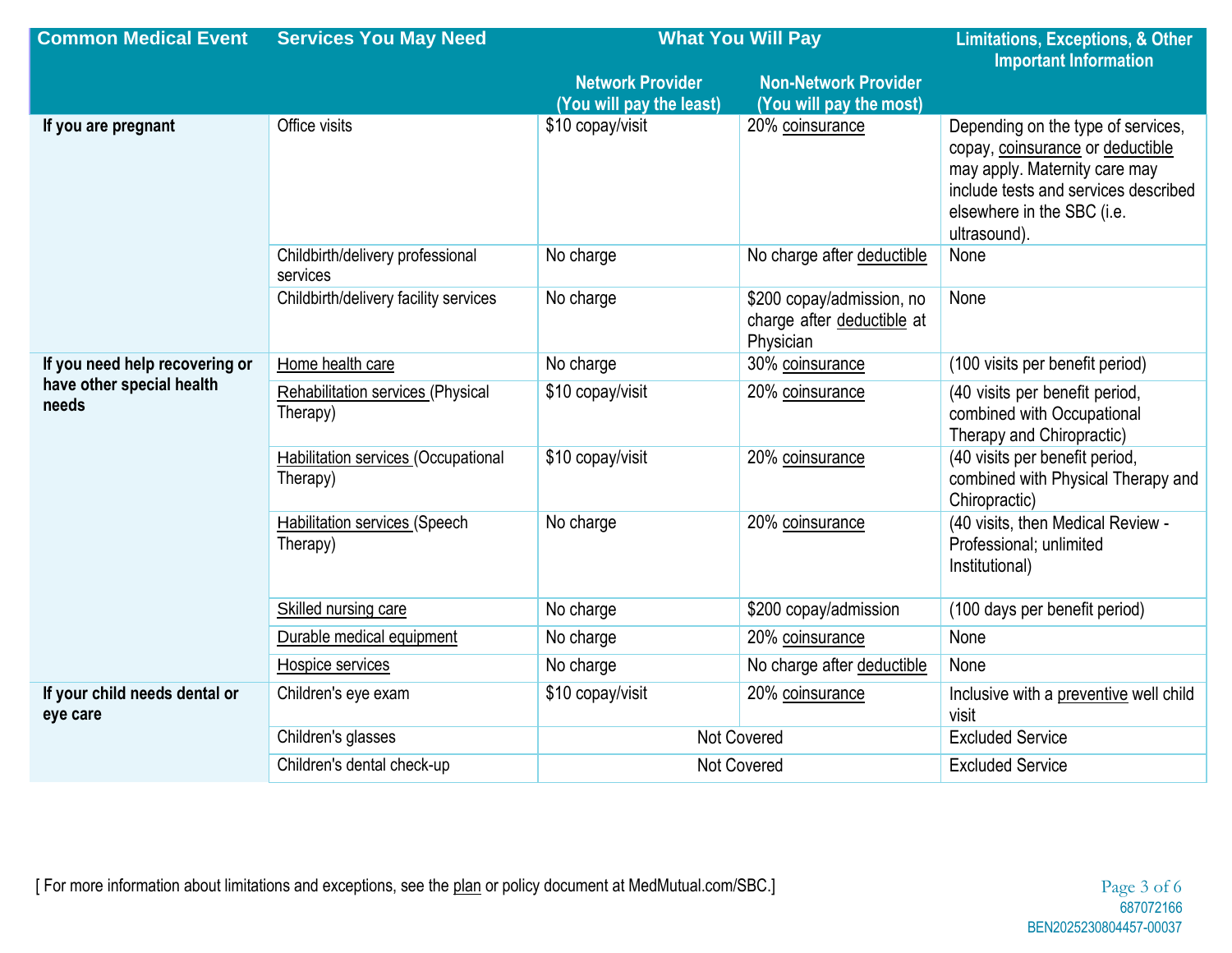| If you need drugs to treat<br>your illness or condition<br>More information about<br>prescription drug coverage is<br>available at www.express-<br>scripts.com | Tier 1 drugs | \$5 retail<br>copay/prescription.<br>\$5 Mail order<br>copay/prescription. | Not Covered | Covers up to a 30-day supply (retail);<br>Covers up to a 90-day supply (mail<br>order); Prior Authorization - Some<br>drugs may require a prior<br>authorization. If necessary prior |
|----------------------------------------------------------------------------------------------------------------------------------------------------------------|--------------|----------------------------------------------------------------------------|-------------|--------------------------------------------------------------------------------------------------------------------------------------------------------------------------------------|
|                                                                                                                                                                | Tier 2 drugs | \$15 retail copay/prescription.<br>\$15 Mail order<br>copay/prescription.  | Not Covered | authorization is not obtained, the drug<br>may not be covered. Your plan uses<br>a preferred drug list that identifies the<br>status of covered drugs.                               |
|                                                                                                                                                                | Tier 3 drugs | \$30 retail copay/prescription.<br>\$30 Mail order<br>copay/prescription.  | Not Covered |                                                                                                                                                                                      |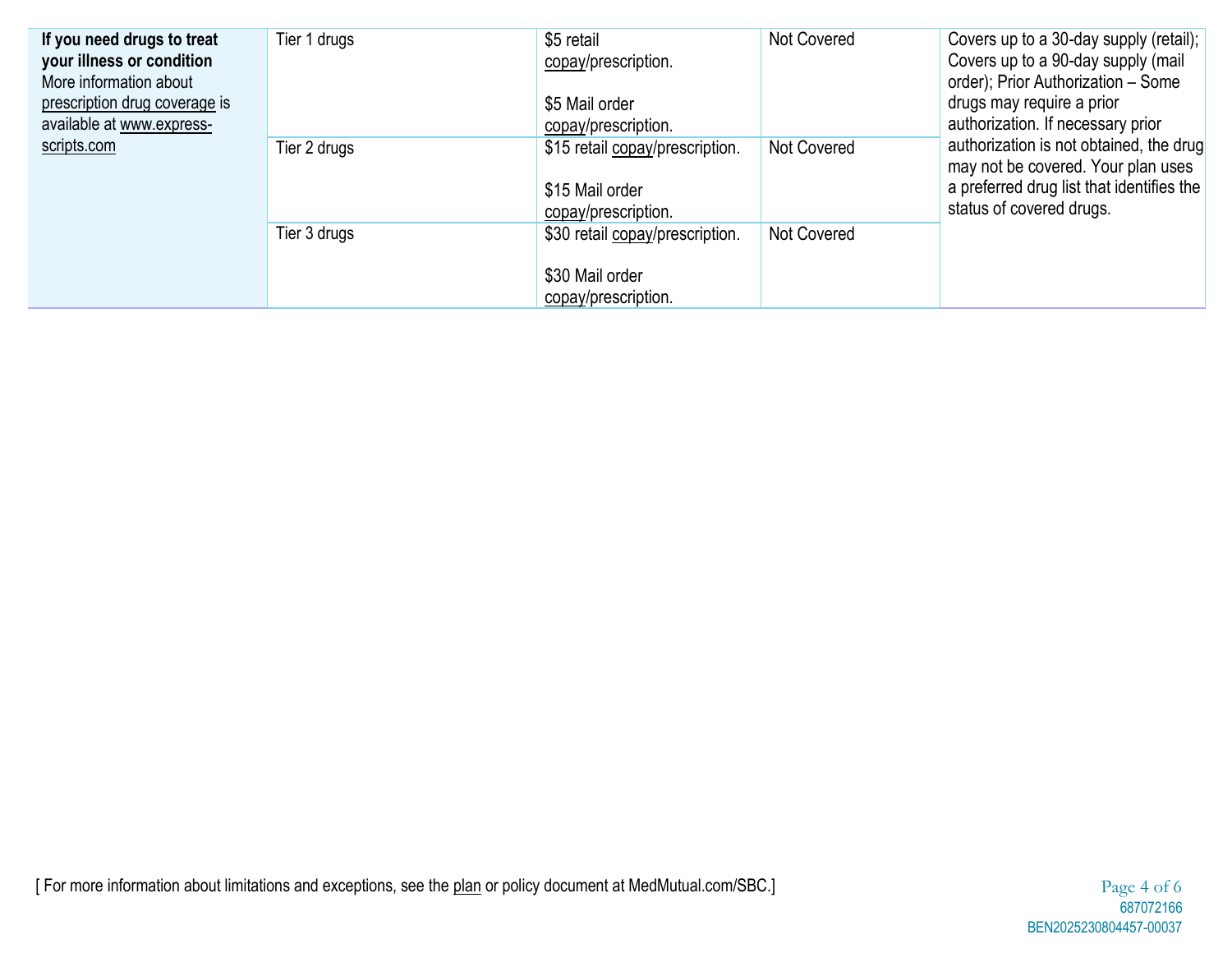## **Excluded Services & Other Covered Services:**

**Services Your Plan Generally Does NOT Cover (Check your policy or plan document for more information and a list of any other excluded services.)**

- 
- 
- 
- 
- 
- 
- **•** Children's glasses **•** Infertility Treatment **•** Routine Foot Care
	-
- **•** Dental Care (Adult) **• betal Care (Adult) • 1** Non-emergency care when traveling outside the U.S.
- **•** Children's dental check-up **•** Hearing Aids **•** Routine Eye Care (Adult)
	-
- **•** Cosmetic Surgery **•** Long-Term Care **•** Weight Loss Programs

**Other Covered Services (Limitations may apply to these services. This isn't a complete list. Please see your plan document.)**

- 
- **Bariatric Surgery Chiropractic Care Chiropractic Care Private-Duty Nursing Private-Duty Nursing**

**Your Rights to Continue Coverage:** There are agencies that can help if you want to continue your coverage after it ends. The contact information for those agencies is: the Department of Health and Human Services, Center for Consumer Information and Insurance Oversight, at 877-267-2323 x61565 or cciio.cms.gov. Other coverage options may be available to you, including buying individual insurance coverage through the Health Insurance Marketplace. For more information about the Marketplace, visit HealthCare.gov or call 800-318-2596.

Your Grievance and Appeals Rights: There are agencies that can help if you have a complaint against your plan for a denial of a claim. This complaint is called a grievance or appeal. For more information about your rights, look at the explanation of benefits you will receive for that medical claim. Your plan documents also provide complete information to submit a claim, appeal, or a grievance for any reason to your plan. For more information about your rights, this notice, or assistance, contact your plan at 800-540-2583.

## **Does this plan provide Minimum Essential Coverage? Yes.**

Minimum Essential Coverage generally includes plans, health insurance available through the Marketplace or other individual market policies, Medicare, Medicaid, CHIP, TRICARE, and certain other coverage. If you are eligible for certain types of Minimum Essential Coverage, you may not be eligible for the premium tax credit.

## **Does this plan meet Minimum Value Standards? Yes.**

If your plan doesn't meet the Minimum Value Standards, you may be eligible for a premium tax credit to help you pay for a plan through the Marketplace.

-------------------------------------*To see examples of how this plan might cover costs for sample medical situations, see the next section*----------------------------------- The coverage example numbers assume that the patient does not use an HRA or FSA. If you participate in an HRA or FSA and use it to pay for out-of-pocket expenses, then your costs may be lower.

[ For more information about limitations and exceptions, see the plan or policy document at MedMutual.com/SBC.] Page 5 of 6